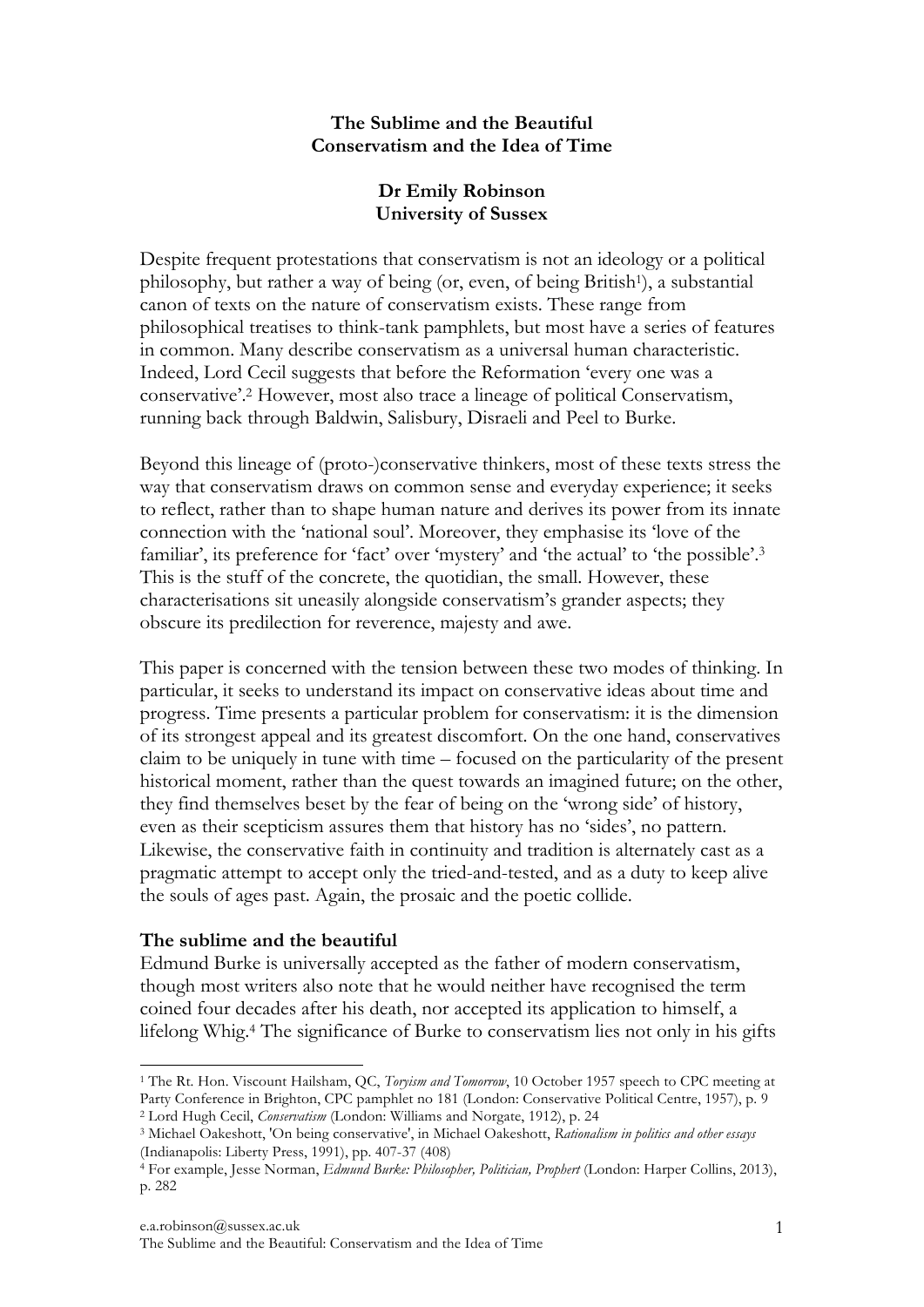of perception and expression, but also in the events to which he was responding. If the French Revolution has been taken as the starting point of a peculiarly modern way of perceiving the world, it has also been seen to inaugurate the sense of loss and mourning which marks the conservative disposition.5 Moreover, as Geoffrey Butler pointed out in a late twentieth-century pamphlet, this loss was soon compounded by that of the Industrial Revolution. Although Burke did not foresee these later changes, Butler argued that his writings prove equally valid as a prescription for resisting their effects. 6

I am using Burke to frame this paper, not only because of his ubiquity in accounts of both conservatism and Conservatism, but because I would like to suggest that his best known works provide us with a particularly fruitful way of thinking through the tension I have already described, between the awesome and the ordinary aspects of conservatism. While his *Reflections on the Revolution in France* is remembered for his eulogy to the smallness of English identity, the 'little platoons' that lay at its heart, we tend to forget that he also describes the 'pious awe and trembling solicitude', which should characterise our attitude to the state. 7 Moreover, Burke provides us with a theoretical approach to this problem, with his *Philosophical Enquiry into the Origins of our Ideas of the Sublime and the Beautiful*, first published in 1757, with a revised edition in 1759.

Burke's *Enquiry* was part of a large body of eighteenth–century scholarship on the sublime. This tradition originated with a 1739 translation *On Sublimity*, attributed to Dionysius Longinus and dated to the first century BCE. As Philip Shaw explains, this inspired a number of studies into the nature of sublimity, which initially followed Longinus in treating the sublime as a feature of rhetoric, but later began to identify a 'natural sublime' inherent in physical objects.8 But while Burke's work was part of a much wider stream of thought, he also made several significant departures from precedent. In his work, the focus of the sublime shifted from the objects themselves, to being an effect in the mind of the observer. He thus prioritised the sensations experienced by the individual. Moreover, he connected the sublime to power (I know of nothing sublime that is not some modification of power'9), and also differentiated it absolutely from the beautiful. He associated the latter with smallness, smoothness and fragility, a subordinate source of pleasure: 'we love what submits to us'.10 Whereas the beautiful is a social emotion which leads to love, the sublime is individual, and turns on self-preservation. Its root is the dread delight 'which accompanies the removal of pain or danger', it leaves us 'in a state of much sobriety, impressed

 

<sup>10</sup> *Ibid,* p. 113

<sup>5</sup> See, for example, Peter Fritzsche, *Stranded in the Present: Modern Time and the Melancholy of History* (Cambridge, MA: Harvard University Press, 2010)

<sup>6</sup> Sir Geoffrey Butler*, The Tory Tradition* (London: Conservative Political Centre, 1957 [John Murray, 1914]), p. 47

<sup>7</sup> Edmund Burke, *Reflections on the Revolution in France*, ed. J.G.A. Pocock (Indianapolis: Hackett, 1987 [1790]), p. 24

<sup>8</sup> Philip Shaw, *The Sublime* (London: Routledge, 2006)

<sup>9</sup> Edmund Burke, *A Philosophical Enquiry into the Sublime and the Beautiful*, ed. James T. Boulton (London: Routledge, (2008 [1958]), p. 64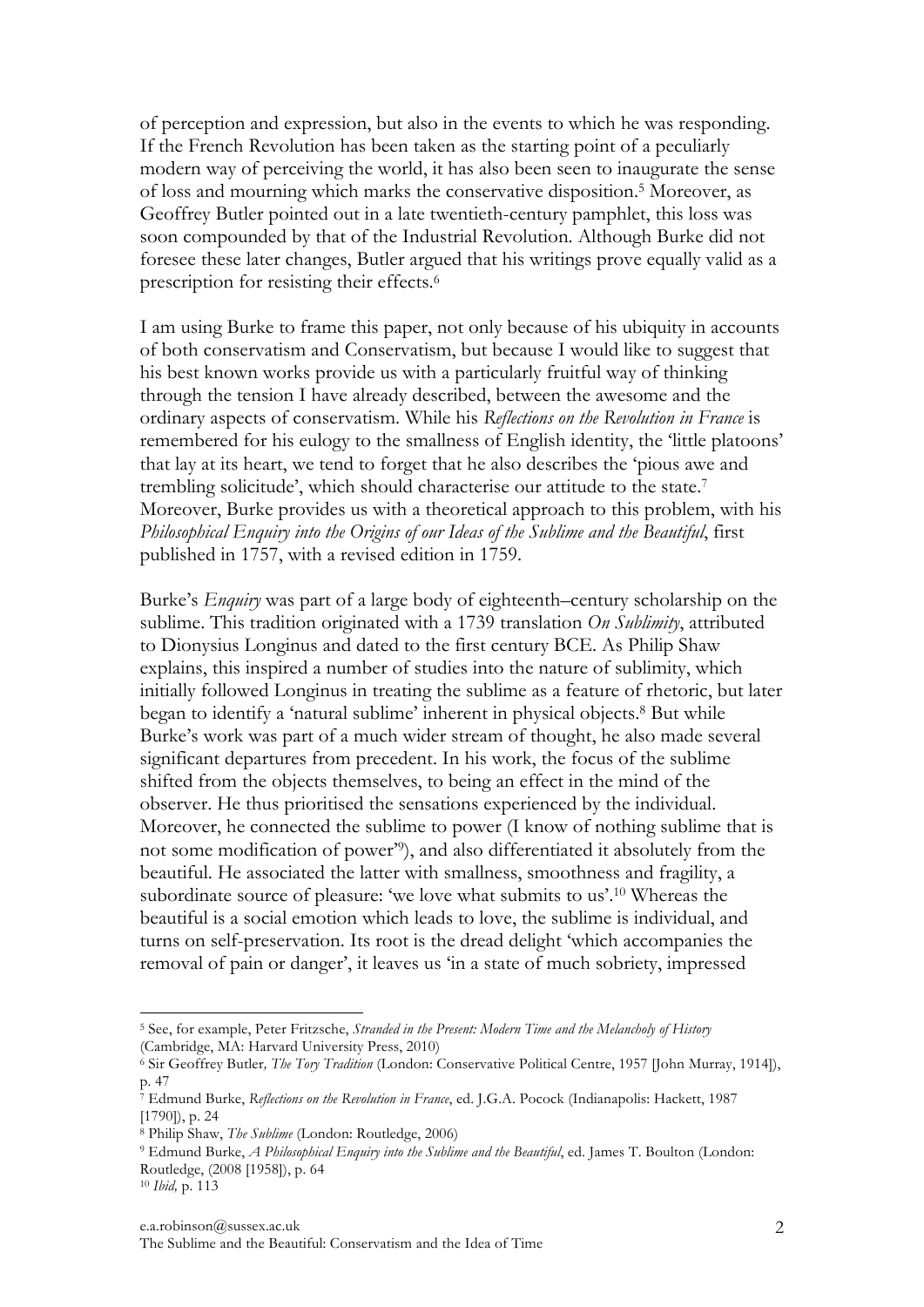with a sense of awe, in a sort of tranquility shadowed by horror', and, crucially, it holds power over us: 'we submit to what we admire'.<sup>11</sup>

Many analyses of Burke's *Enquiry* point to the 'troubling' tensions and contradictions in this work.12 In particular, they highlight the extent to which the beautiful is a source of unease for Burke. Far from the longing for the simple, uncomplicated life of community, which we often associate with conservatism, Burke finds the beautiful indolent and ennervating. It 'not only disables the members [of the body] from performing their functions, but takes away the vigorous tone of fibre which is requisite for carrying on the necessary and natural secretions.<sup>213</sup> The beautiful leads us to complacency, and so must be countered with the intense 'labour' of the sublime. As Terry Eagleton has pointed out, there is something rather phallic about Burke's conception of the sublime (elsewhere described as a 'sort of swelling and triumph'14). 15 John Milbank has suggested that the beautiful could be seen as 'the *lesser* heterosocial play of quiet charms furthering procreation' in contrast to the 'higher homoerotic thrill of male combat and male confrontation of danger'.16 Both Eagleton and Tom Furniss also link this to the emergence of bourgeois society, and the striving (masculine) individual at its heart.17

## **Power and hegemony**

Burke, then, seems an unlikely source of inspiration for a political creed that claims to be rooted in the simple pleasures of sociability, community and the domestic – in which fox-hunting is to be preferred to politics. <sup>18</sup> Take, for instance, Michael Oakeshott's reflections 'On being conservative':

The man of conservative temperament believes that a known good is not lightly to be surrendered for an unknown better. He is not in love with what is dangerous and difficult; he is unadventurous; he has no impulse to sail uncharted seas; for him there is no magic in being lost, bewildered or shipwrecked. If he is forced to navigate the unknown, he sees virtue in heaving the lead every inch of the way. What others plausibly identify as timidity, he recognizes in himself as rational prudence; what others interpret as inactivity, he recognizes as a disposition to enjoy rather than to exploit.19

<sup>11</sup> *Ibid*, pp. 36; 34; 113

<sup>12</sup> For example, see Shaw, *The Sublime*, p. 61

<sup>13</sup> Burke, *Enquiry*, p. 133

<sup>14</sup> *Ibid*, p. 50

<sup>15</sup> Terry Eagleton, 'Aesthetics and Politics in Edmund Burke', in *History Workshop Journal* 28: 1 (1989), pp. 53-62 (57)

<sup>16</sup> John Milbank, 'Sublimity: The Modern Transcendant', in Regina Schwartz (ed.), *Transcendence: Philosophy, Literature and Theology Approach the Beyond* (New York: Routledge, 2004), pp. 211-234 (223). Original emphasis

<sup>17</sup> Tom Furniss, *Edmund Burke's Aesthetic Ideology: Language, gender, and political economy in revolution* (Cambridge: Cambridge University Press, 1993); Eagleton, 'Aesthetics and Politics'

<sup>18</sup> Quintin Hogg, *The Case for Conservatism* (Middlesex: Penguin, 1947), p. 10

<sup>19</sup> Oakeshott, 'On being conservative', p. 412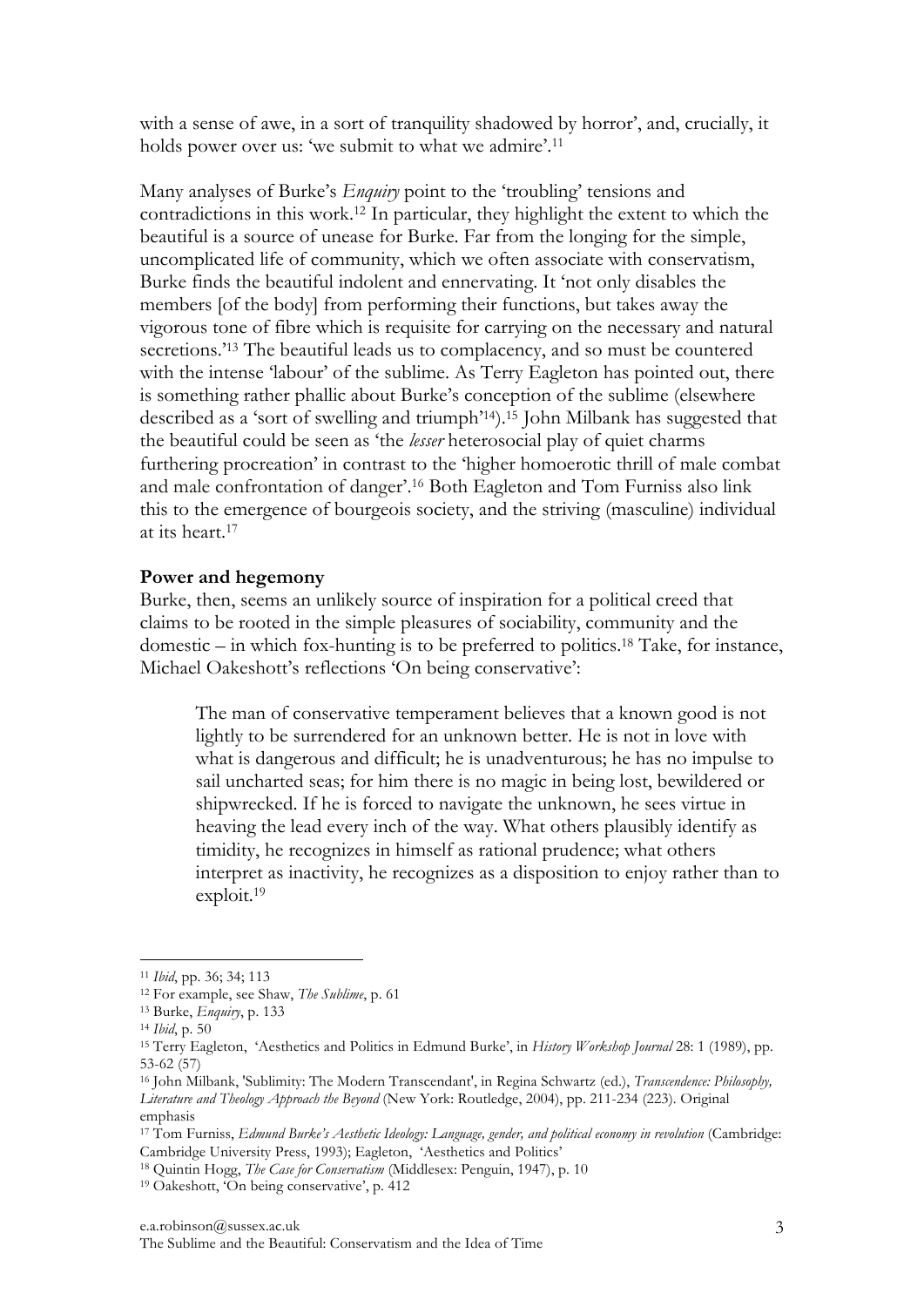This timid, unadventurous seeker of certainty could not be further from Burke's admirer of the vast and obscure sublime. Yet Burke remains a regular point of reference for contemporary Conservatives.20 Moreover, the qualities they admire in Burke are those of custom, tradition and stability. These are, of course, the grounds on which he opposed the French Revolution, that it sundered the inheritance of a constitution bound 'with our dearest domestic ties'. <sup>21</sup> How can we reconcile this with his 'contempt'22 for the familiar and valorisation of the obscure?

Fortunately, Burke himself has done much of this work for us. In a letter to Lord Charlemont he described the events in France as 'a wonderful Spectacle', 'paradoxical and Mysterious'. As Shaw explains, 'For Burke, the Revolution is an event of sublime theatricality', it is both compelling and terrifying in its implications and in it 'Burke realises the political significance of his theory of the sublime.'23 But rather than identifying the events of the Revolution as sublime, in contrast to the tame and comforting beauty of Britain, as might be expected, Burke takes the opposite line. It is because Britain's constitution is based on the 'sublime principles' of church and monarchical authority that it can 'operate with a wholesome awe upon free citizens', who 'should approach to the faults of the state as to the wounds of a father, with pious awe and trembling solicitude.'24 It is the application of abstract reason to the state that Burke finds so dangerous, not the departure from the small and lovely.

Yet, this is not an argument for naked power. The beautiful is necessary to soften and socialise the sublime. In one of the most famous passages of the *Reflections on the Revolution in France*, Burke regrets that 'All the pleasing illusions, which made power gentle and obedience liberal, which harmonized the different shades of life, and which, by a bland assimilation, incorporated into politics the sentiments which beautify and soften private society, are to be dissolved by this new conquering empire of light and reason. All the decent drapery of life is to be rudely torn off.'25 Eagleton goes as far as to say that in this passage Burke 'speaks up […] for what Gramsci will later term "hegemony"'.26 This is echoed in less Marxist terms by the arch-conservative, Roger Scruton. He explained not only that authority is 'an enormous artifact' which 'exists only in so far as men exercise, understand and submit to it', but also that the conservative's 'desire is to see power standing not naked in the forum of politics, but clothed in constitution'.27

 20 Jesse Norman, *Edmund Burke: Philosopher, Politician, Prophet* (London: Harper Collins, 2013); David Cameron, speech to National Conservative Convention, 5 April 2014:

http://press.conservatives.com/post/81769682097/david-camerons-speech-to-the-national-conservative. Accessed 10.10.2014

<sup>21</sup> Burke, *Reflections*, p. 30

<sup>22</sup> Burke, *Enquiry*, pp. 65-7

<sup>23</sup> Philip Shaw, *The Sublime* (London: Routledge, 2006), p. 64

<sup>24</sup> Burke, *Reflections*, pp. 81; 84

<sup>25</sup> *Ibid*, p. 67

<sup>26</sup> Eagleton, 'Aesthetics and Politics', p. 60

<sup>27</sup> Roger Scruton, *The Meaning of Conservatism*, 3rd end (Basingstoke: Palgrave, 2001 [1980]), pp. 21-5

The Sublime and the Beautiful: Conservatism and the Idea of Time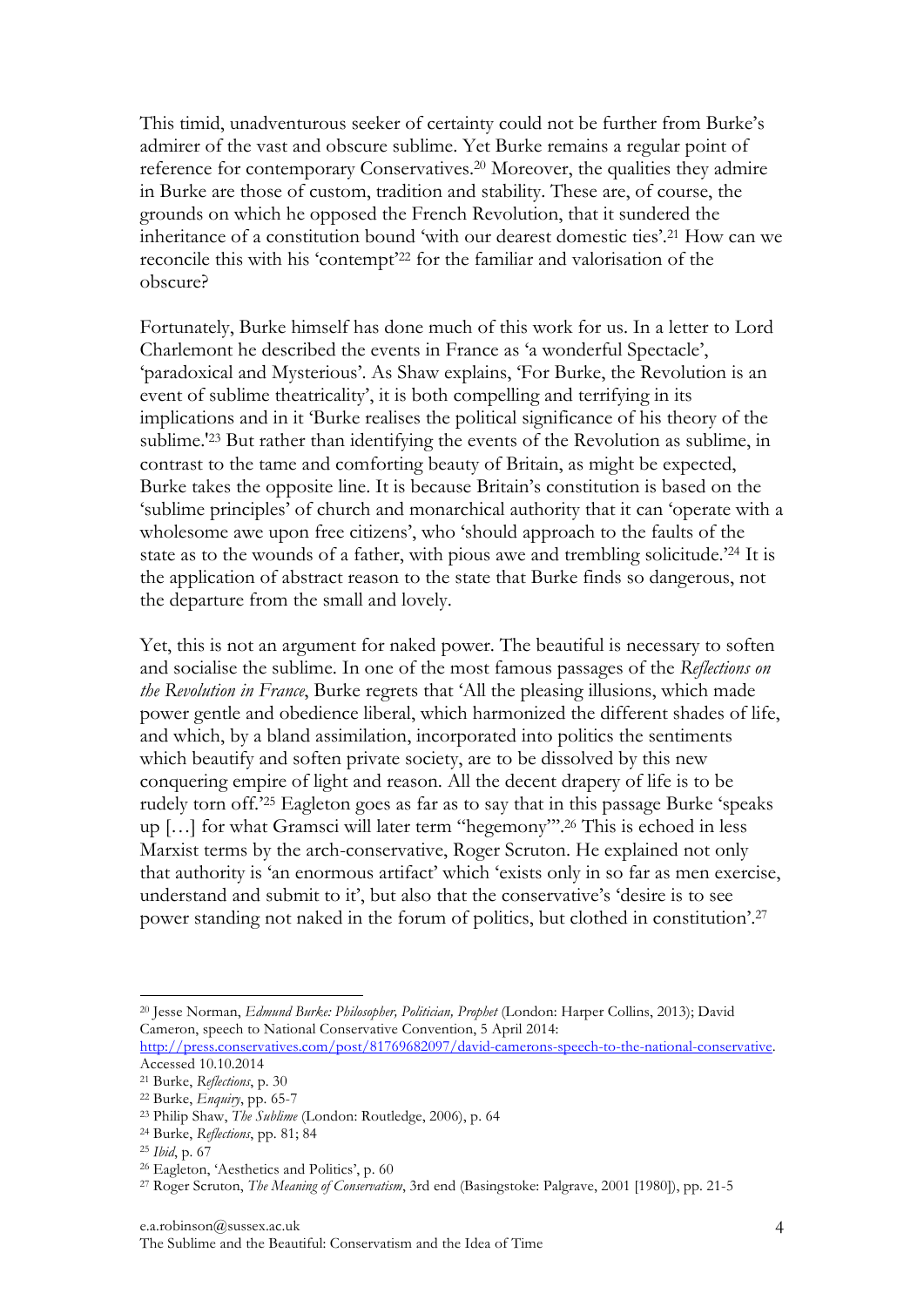We can see this dynamic in operation in Scruton's own description of patriotism in *The Meaning of Conservatism*. He begins with a suitably brutal rehearsal of the Burkean sublime, in which it is the 'recognition of constraint, helplessness, and subjection to external will that heralds the citizen's realization of his membership of society; in this recognition, love of one's country is born.'28 Yet, Scruton then becomes less willing to acknowledge this external will. He denies that patriotism is a matter of 'ideology' or 'self-assertion' and describes it instead as a 'quieter' emotion, which is 'in the first instance a condition of private life'. It 'is, simply, the recognition that we stand or fall together, an that we therefore owe it to each other to maintain the customs or symbols of our common membership.'29 In other words, it is ordinary rather than extraordinary, beautiful rather than sublime. This attempt to reduce patriotic feeling to 'custom' appears to be the inverse of Burke's 'privileging of the sublime' which, in the words of Philip Shaw, 'is prompted by a number of fears: the lapse of the extraordinary into "custom"; the collapse of masculinity in the face of female languor; and the fall of heroic identity into social mediocrity'. <sup>30</sup> But it could also be understood as a Burkean attempt to erect 'pleasing illusions, which made power gentle and obedience liberal'.31

### **The ordinariness of sensation**

This slippage between the ordinary and the extraordinary, the beautiful and the sublime is a recurrent feature of conservative thought. In his 1913 *Toryism: A Political Dialogue*, Keith Feiling tried to ally conservatism with the most concrete elements of human existence: 'I associate Toryism with every element of permanent value in the life of a nation -- above all, in the life of England. Every man, from the nature of man, loves his home, loves the work of his hands, loves his country.' Yet, as he went on his tone became more elevated and started to hint at the authority beneath the drapery: 'Every man, too needs to help of his fellows, needs some agency to mediate between him and his God, needs law -- on these affections and on these needs I stake the Tory cause.' In the next sentence Feiling drew the conclusion that 'Toryism is permanent; Liberalism, accidental. Toryism is rooted in the facts of nature in Divine revelation; Liberalism is founded on assumption and human pride.'32 In this extract (as so often) conservatism begins as the ordinary, human element but ends as the extraordinary and spiritual.

G.K. Chesterton marries these two elements, claiming that in its very banality human existence becomes transcendent:

Ordinary things are more valuable than extraordinary things; nay, they are more extraordinary. Man is more awful than men; something more strange. [...] The mere man on two legs, as such, should be felt as something more heartbreaking than any music and more startling than any caricature. Death is more tragic even than death by starvation. Having a nose is more comic

 

e.a.robinson@sussex.ac.uk

<sup>28</sup> *Ibid*

<sup>29</sup> *Ibid*, p. 26

<sup>30</sup> Shaw, *The Sublime*, p. 63

<sup>31</sup> Burke, *Reflections*, p. 67

<sup>32</sup> Keith Feiling, *Toryism: A Political Dialogue* (London: G. Bell & Sons, 1913), pp. 18-19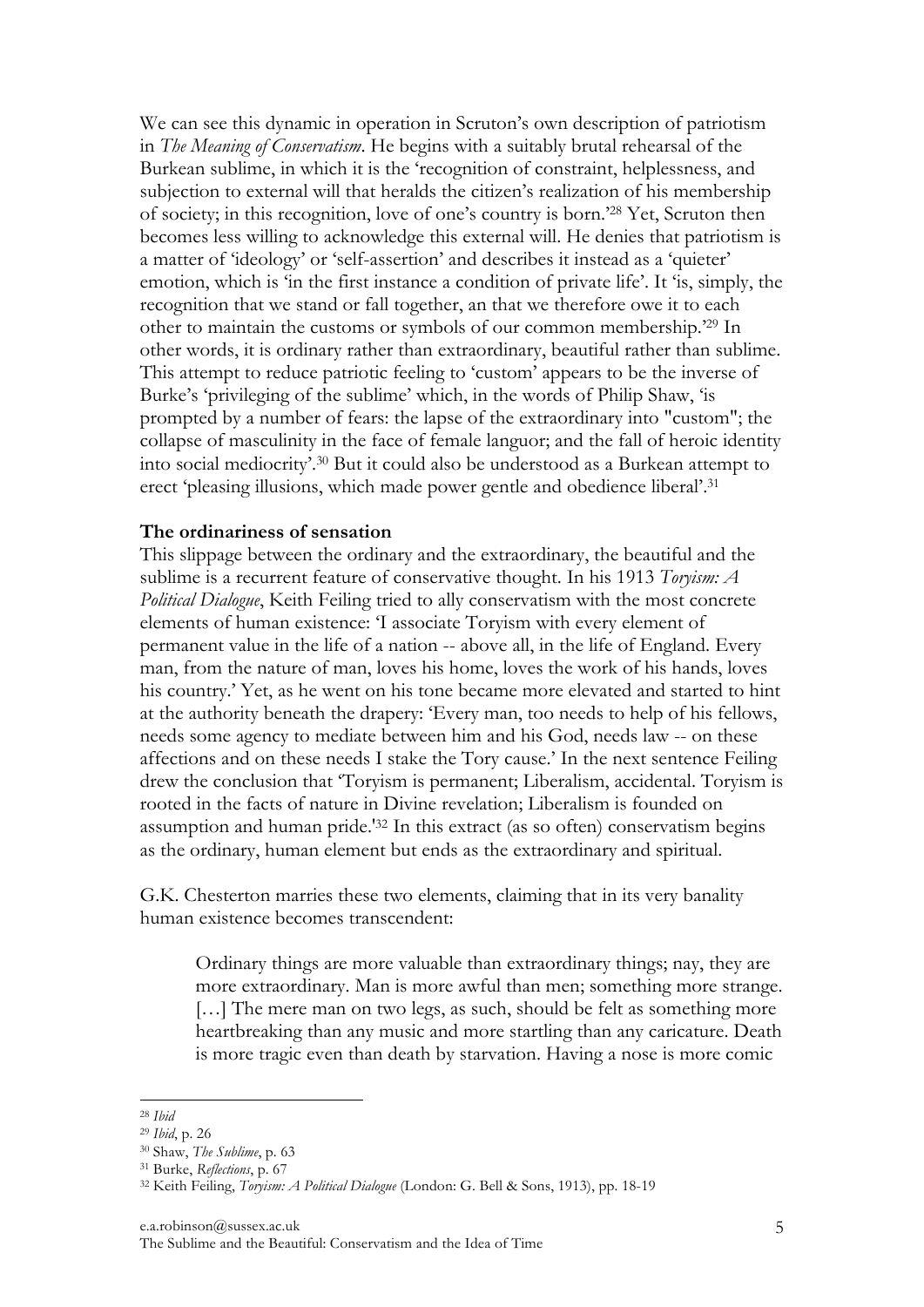### even than having a Norman nose.33

The language is resonant of the Burkean sublime, not only in its hint of terror and transcendence, but also in the way it focuses on the particularity and physicality of humanity. This is perhaps more significant than it seems. Eagleton shows that the development of aesthetics in eighteenth-century Europe was an attempt to counter the politics of universal reason by emphasizing instead the body and its sensations. 34 This is the context of Burke's *Enquiry.* Both the sublime and the beautiful are fundamentally affective experiences. They are rooted in emotional and bodily sensation. Both offer us the certainty of experience, over the abstractions of reason.

In modern conservatism, this translates to the oft-stated disdain for ideology or *a priori* philosophical commitments. For instance, in a 1961 Bow Group pamphlet, Russell Lewis claimed that 'the secret of the survival and continuing strength of the Conservative Party is that it has no principles at all.' He expanded on this rather glib comment with the argument that 'It is only by abandoning visionary social aims that the politician is able to be of use. For if he has no heavenly city to offer in the indefinitely distant future, yet by limiting his objective, by taking time seriously, he can achieve real improvements in the here and now.'35

Yet this focus on the here and now, the bodily, the actual runs alongside a predilection for mystery, doubt and what Michael Oakeshott, referencing Keats' notion of 'negative capability', described as 'the power of accepting mysteries and uncertainties of experience without any irritable search for order and distinctness'36 Shirley Robin Letwin makes a similar point about what she calls 'metaphysical scepticism', noting that the conservative 'takes all human thought to be surrounded by mystery, which he may probe but can never dispel.'37 We are reminded of Burke's declaration that 'To make any thing very terrible, obscurity seems in general to be necessary', because 'It is our ignorance of things that causes all our admiration, and chiefly excites our passions.'38 Yet, the fear of this sublime obscurity is also what drives us back to the safe, and familiar:

Men feel that they live in the midst of mysteries; they dwell in the world like children in a dark room. Dangers from the unseen spiritual world, dangers from the unfathomed passions of other men, dangers from the forces of nature: -- these all haunt the minds of men and make them fear to change from whatever experience has proved to be at least safe and

<sup>33</sup> G.K. Chesterton *Orthodoxy* [1908], in Roger Scruton (ed.) *Conservative Texts: An Anthology* (Basingstoke: Macmillan, 1991), pp. 59-60

<sup>&</sup>lt;sup>34</sup> Eagleton, 'Aesthetics and Politics'

<sup>35</sup> Russell Lewis, 'Continuing Conservatism: Reconciling power, prejudice and progress', in David Howell and Timothy Raison (eds), *Principles in Practice: A series of Bow Group Essays for the 1960s* (London: Conservative Political Centre on behalf of the Bow Group, 1961), pp. 125-139 (125; 129)

<sup>36</sup> Michael Oakeshott, 'Rationalism in Politics', in *Rationalism in Politics and other essays*, revised edn

<sup>(</sup>Indianapolis: Liberty Fund, 1991 [1962]), p. 6

<sup>37</sup> Shirley Robin Letwin, 'On Conservative Individualism', in Maurice Cowling (ed.), *Conservative Essays* (London: Cassell, 1978), pp. 52-68 (60)

<sup>38</sup> Burke, *Enquiry*, pp. 59; 61-2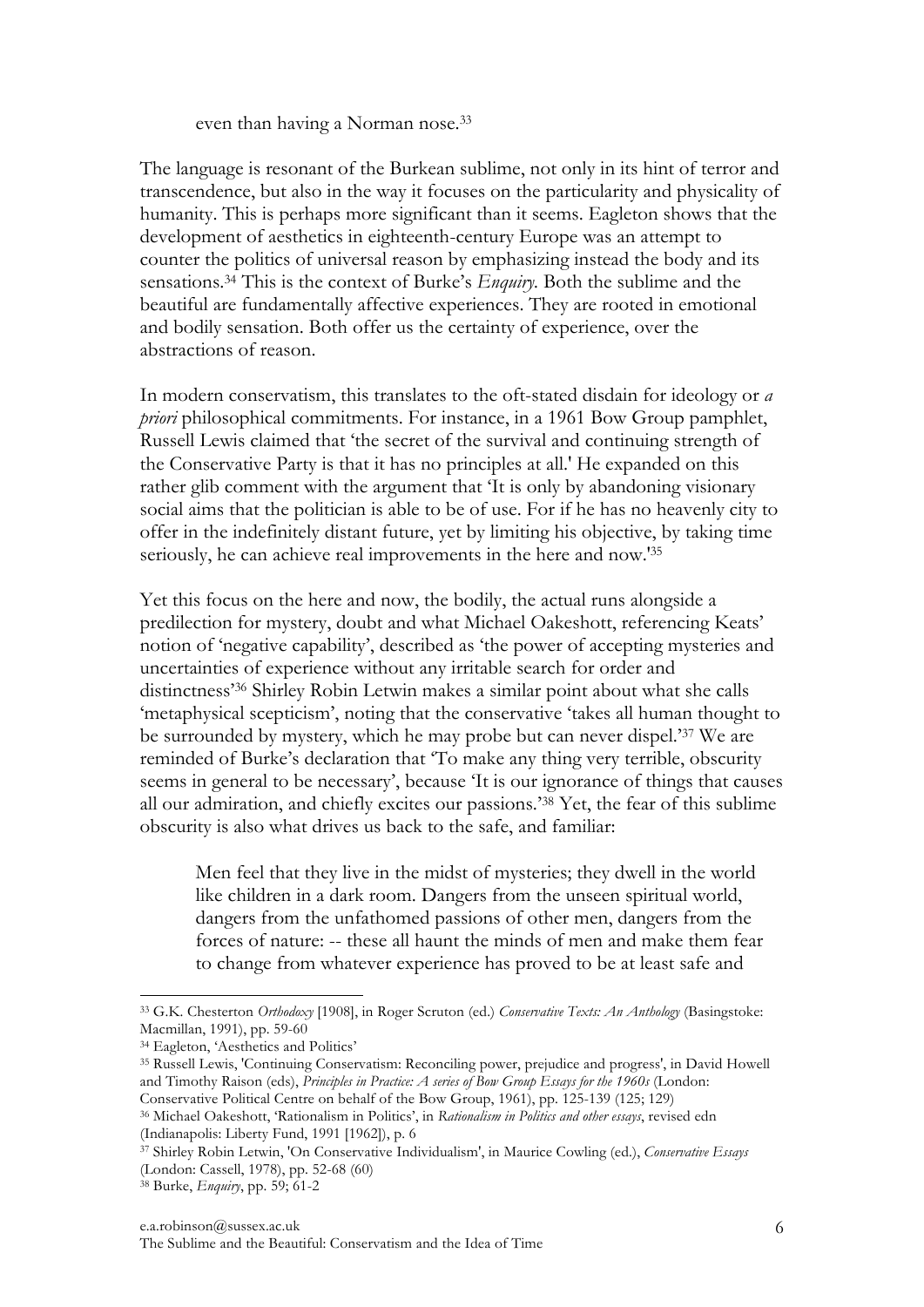endurable. 39

# **The great law of change**

It is no accident that the dominant fear expressed in the previous passage is of change. This is the area where the tensions within conservative thought are most apparent. Although, as we will see, conservatives have expressed the sense of being overtaken by history, they have also tended to portray themselves as uniquely in step with it. Again, this is a question of being attuned to the sensibility of ordinary men and women and refusing to subject them to grand historical narratives – and particularly to what John Gray has called the 'sentimental religion of humanity, with its ruling superstition of progress'. As he put it in a 1991 lecture, conservatives 'are rightly suspicious […] not only of politics as the pursuit of perfection, but of the idea of history as a narrative of progress, with ourselves as its telos.'40 Similarly Shirley Robin Letwin has explained that Conservatives 'are not allowed to pride ourselves on being doomed to great crises and struggles, or to hope that we are progressing ever closer to perfection. […] We must reconcile ourselves to the banality of being neither God nor bits of clockwork, and we have to get through life without a cosmic obligation to be either rebels or saints.'41

The conservative understanding of time rejects the overarching sweep in favour of particular historical moments, each of which must be understood on its own terms. This is a historicist position, which emphasizes the specificity, unrepeatability and messiness of the past. It is this which informs the conservative aversion to anachronism, which makes the idea that 'one generation can meaningfully apologise for something that a previous generation did' nonsensical, in a way it is not for socialists.42 Change is therefore seen in pragmatic terms, as an unavoidable fact of history. As Disraeli famously put after the 1867 Reform Act,

In a progressive country, change is constant; and the great question is not whether you should resist change, which is inevitable, but whether that change should be carried out in deference to the manners, the customs, the laws and traditions of a people, or whether it should be carried out in deference to abstract principles, and arbitrary and general doctrines.<sup>43</sup>

Here, Disraeli was echoing the sentiment behind Burke's *Reflections*, in which he cautioned that 'a state without the means of some change is without the means of its conservation'.44 Elsewhere, Burke noted that if change is implemented 'by insensible degrees', it can be a beneficial force and a means of conservation,

<sup>39</sup> Cecil, *Conservatism*, p. 10

<sup>40</sup> John Gray, *A Conservative Disposition: Individualism, the free market and the common life* (London: Centre for Policy Studies, 1991), p. 9

<sup>41</sup> Robin Letwin, 'On Conservative Individualism', pp. 52-68 (68)

<sup>42</sup> David Cameron, quoted in Hugh Muir, 'Livingstone weeps as he apologises for slavery', *Guardian*, 24 August 2007. Available at: http://www.guardian.co.uk/politics/2007/aug/24/london.humanrights. Accessed 02.11.2009

<sup>43</sup> Benjamin Disraeli, speech in Edinburgh, 1867. Quoted in Ian St. John, *Disraeli and the Art of Victorian Politics*. (London: Anthem Press, 2010), p. 110

<sup>44</sup> Burke, *Reflections*, p. 19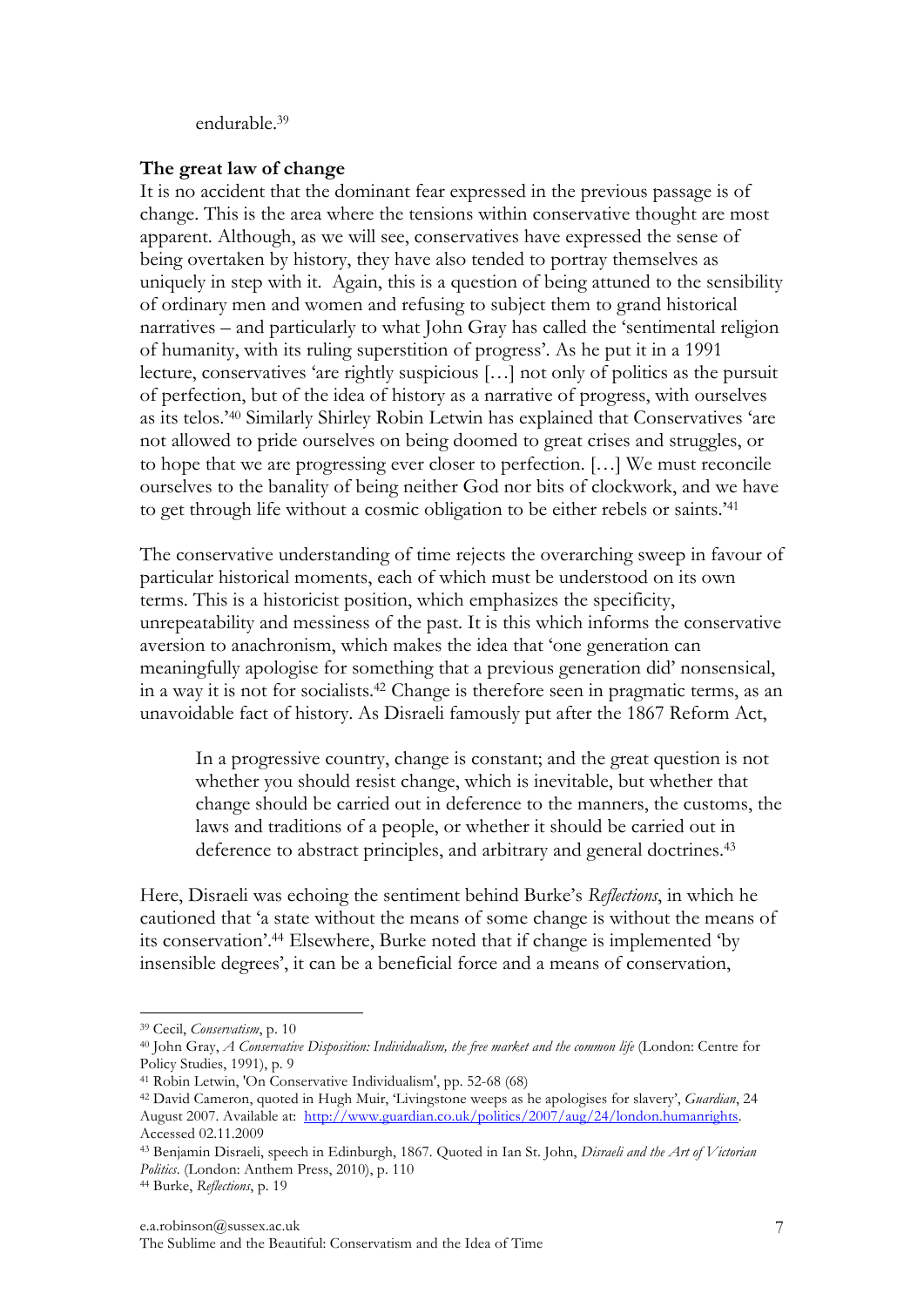'without any of the inconveniencies of mutation'.45 Such optimism about the effects of change is usually cautious and conditional, as with Hogg's warning that although a 'virtuous circle of progress has been working in our favour over six hundred years', this should not be seen 'as something certain and inevitable, guaranteed by any law, natural or divine'. He explains that it is precisely because conservatives know that this is a fragile and reversible situation, 'they see in progress something of the miraculous, by which man, over countless millennia, clambers painfully from the primeval slime to something a little lower than the angels.'46 Burke's own view appears rather more determinist. Even as he wrote of controlling change, he described it as 'the great law […] the most powerful law of nature'.47

### **The wreckage of history**

Conservatives have generally found it rather more difficult to reject the grand narrative of progress than we might imagine. Running underneath their arguments we find the recurrent suggestion that the role of conservatism is to trail behind an historical process which is both inevitable and desirable. One particularly clear expression of this attitude can be seen in an article entitled 'A Plea Against Progression', published in the Conservative *National Review* in 1892, under the pseudonym 'An Old-School Tory'. This was a seemingly straightforward reply to a 'A Plea for Progression'. However, its author was not opposed to progress *per se*. Instead s/he argued that 'progressive' measures of state intervention, would in fact lead to 'retrogression' -- 'a blind irrational destruction of the very forces to which our country owes all the progress which she has already achieved.<sup>248</sup> But although 'An Old-School Tory' wished to conserve past progress, s/he also argued that 'To promote progress is not the proper function of the Tory Party';<sup>49</sup> instead

the natural function of the Tory Party, the party of negative force, is to prevent the Radical Party, the party of initiative force, from using power wrongly. We are not meant to be constantly, or even usually, in Power ourselves. An endeavour to do so by means of any Progressive Policy would be only in appearance an endeavour to vanquish Radicalism. It would be really an endeavour to vanquish Nature.<sup>50</sup>

A century later, another British Conservative, John O'Sullivan, also depicted conservatism as an essentially negative creed. Drawing on Samuel Huntington's 1957 article 'Conservatism as an ideology', O'Sullivan explained that conservatism exists in order to 'defend established institutions when they came under fundamental attack […]. And once a social system has been decisively

<sup>45</sup> Edmund Burke, letter to Sir H. Langrishe, MP. Accessed via Eighteenth-Century Collections Online, http://quod.lib.umich.edu/e/ecco/004795912.0001.002/1:4?rgn=div1;view=fulltext. Accessed 14.10.2014

<sup>46</sup> Hogg, *The Case for Conservatism*, pp. 84-5

<sup>47</sup> Burke, letter to Langrishe

<sup>48</sup> An Old-School Tory, 'The Future of the Tory Party: I. – A Plea Against "Progression"', *The National Review* 116, October 1892, pp. 151-159 (156)

<sup>49</sup> *Ibid*, pp. 152-3

<sup>50</sup> *Ibid*, p. 159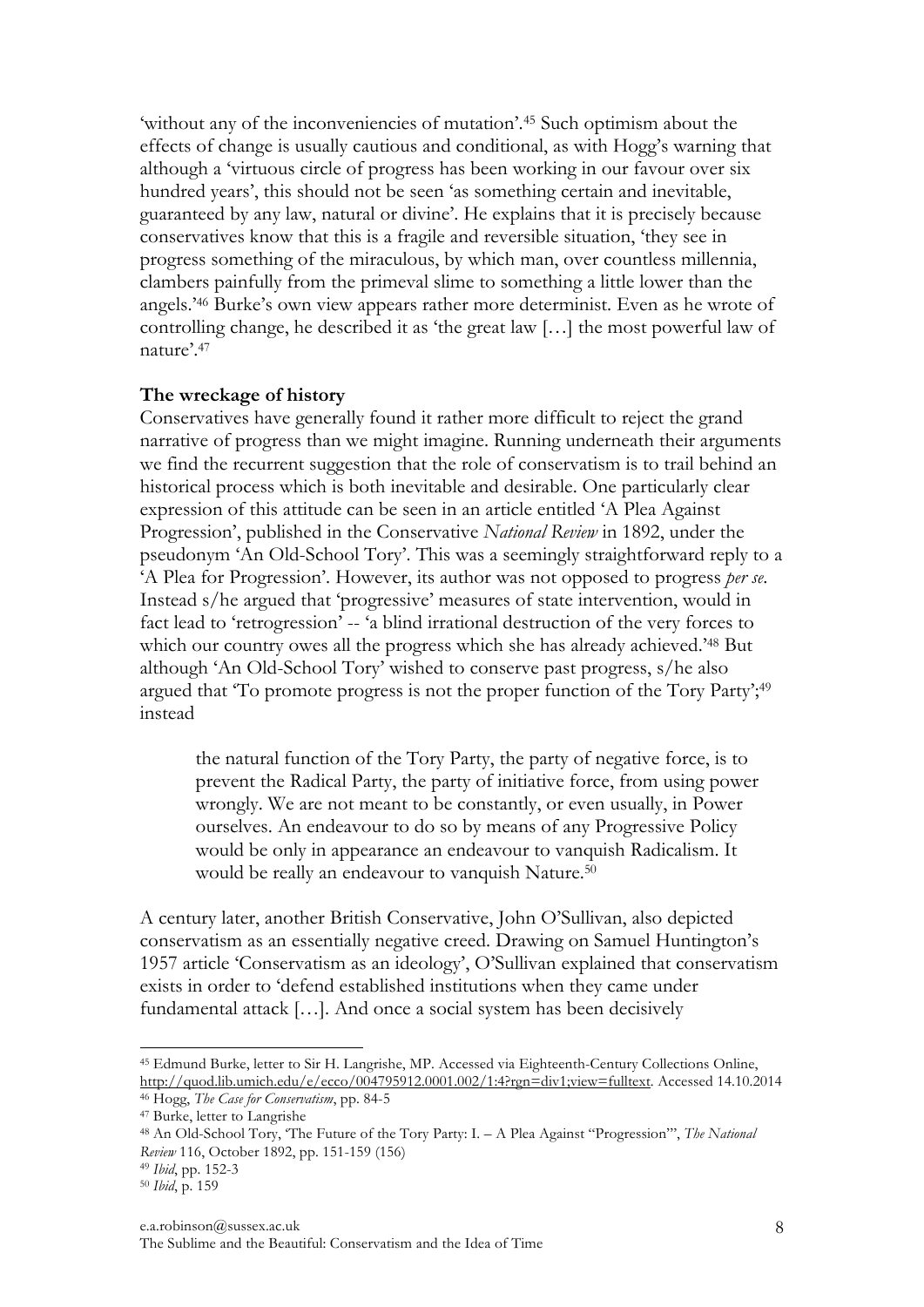overthrown, conservatism counsels acceptance of the new *status quo* and may even defend it against future attack.'51 The implication of this is, as O'Sullivan goes on, that 'when a country is at ease with itself, conservatism is largely unnecessary.'52

The striking thing about this argument is the acceptance not only that radical change is inevitable, but that conservatives are required to be on the wrong side of it. The examples O'Sullivan takes from Huntington are the Reformation, the French Revolution, franchise reforms and the abolition of slavery. In a 1969 article in the *Swinton Journal,* Alasdair Morrison made a similar argument. This time seventeenth-century royalists and medieval barons joined the Church and opponents of the 1832 Reform Bill as illustrations of the way in which 'History is littered with dead issues, and also with the wreckage of conservative stands on those issues.'53 This is the direct inverse of Walter Benjamin's description of the 'Angel of History', with his 'face is turned toward the past […], he sees one single catastrophe which keeps piling wreckage upon wreckage and hurls it as his feet.' The angel is propelled 'irresistibly' into the future by a storm, which goes by the name of 'progress.'54 In Morrison's account, progress is similarly irresistible, but it is also benign. The 'wreckage' of conservative positions is its welcome side effect: 'Many things that we value would have been stifled unborn if earlier conservatives had won.'55 The idea that conservative ideas not only will inevitably be overthrown, but also that they *should* be, goes against the driving logic of modern parliamentary politics. Its implication is that conservatives are necessarily out of step with the public mood. This is not their misfortune, it is their *purpose*.

# **Absorbing the past**

Throughout the twentieth century British conservatives have worried that the left were winning the battle of ideas, that even the friends of conservatism had 'written it off as a curious survivor from the distant past, an anthropological exhibit of great interest no doubt to historians and political scientists, but one whose importance lay entirely in the past'.<sup>56</sup> Sometimes they have attempted to fight back, as with the institution of Ashridge College and the Right Book Club in the 1930s.57 At others they have been more sanguine. John Gray has noted with approval that no Conservative government has ever tried to reverse the 'permissive' reforms of the 1960s, suggesting that 'In this is has, surely, been right. For, if there is a consensus on morality among us, it is a liberal one […] the liberal reforms of the '60s ought to be accepted by conservatives, partly because they

<sup>51</sup> John O'Sullivan, *Conservatism, Democracy and National Identity*, the Third Keith Joseph Memorial Lecture, 16 Feb 1999 (London: Centre for Policy Studies, 1999), p. 6

<sup>52</sup> *Ibid*, p. 7

<sup>53</sup> Alasdair Morrison, 'The historic basis of conservatism', *Swinton Journal* 15: 1 (Spring 1969), pp. 22-29 (23-  $(2.4)$ 

<sup>54</sup> Walter Benjamin, 'Theses on the Philosophy of History' in Walter Benjamin, *Illuminations* tr. Harry Zorn (London: Pimlico, 1999 [1968]), p. 249

<sup>&</sup>lt;sup>55</sup> Morrison, 'The historic basis of conservatism', pp. 23-24

<sup>56</sup> John Ramsden, *Britain is a Conservative Country that Occasionally Votes Labour: Conservative Success in Post-War Britain*, 1997 Swinton Lecture, 4 July 1997, Churchill College, Cambridge. CPC Pamphlet no. 916 (London, Conservative Political Centre, 1997), p. 5

<sup>57</sup> E.H.H. Green, *Ideologies of Conservatism: Conservative Political Ideas in the Twentieth Century* (Oxford: Oxford University Press, 2002), chapter 5

The Sublime and the Beautiful: Conservatism and the Idea of Time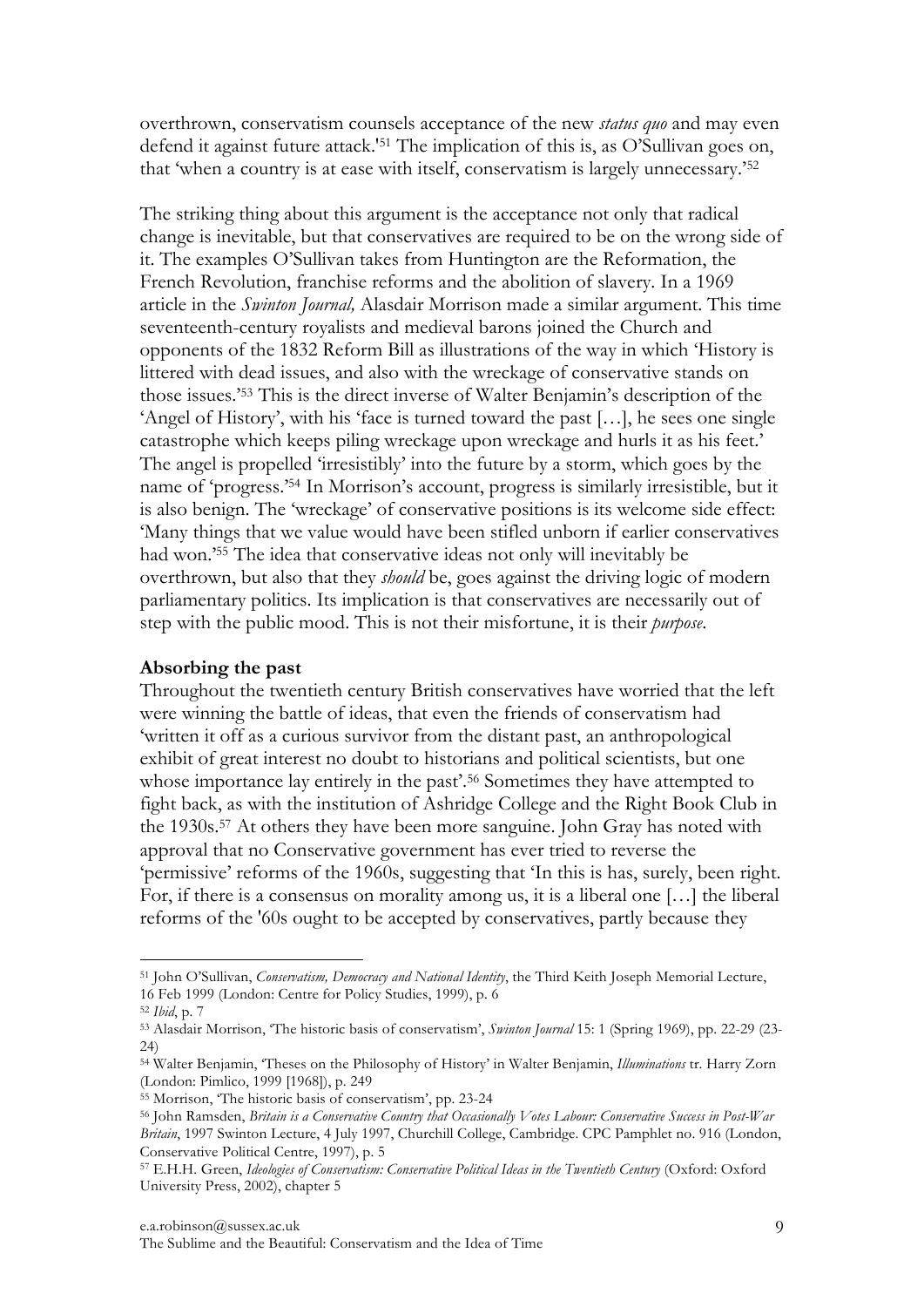express an actually existing consensus on values.'58 Such reasoning was, of course, condemned by the New Right who argued that conservatives must be more than 'political "corks on the water"', following the social democratic tide.<sup>59</sup>

In general, though, conservative thinkers have reconciled themselves to being at odds with the prevailing consensus by insisting that this is their particular historical role: 'It is in the nature of conservative thought and practice that it preserves its identity by absorbing other traditions'.60 As John Vincent has explained, 'as a historical Party we know that history cannot be undone, and for two centuries the English inheritance was not expressed through a Tory governing Party. We do not argue with the history of England: instead we absorb our national past.'61 Moreover, they have depicted progress as surface detail, overlaid on an enduring conservative identity. As Hogg put it in 1957:

These radical Parties are necessary to effect some changes, to graft on our traditional system some new economic and social growths, but we Conservatives are for the root of the tree itself; and that is why, when *they* have served their purpose, they die and give place to others, whereas *we* survive from one century to another of parliamentary life.<sup>62</sup>

For Hogg, conservatism's survival was about more than pragmatism; it was a spiritual duty: 'The end of the Conservative Party is the conservation of that deposit of faith, that living experience which came here with Columba and Augustine fourteen centuries ago'.63 Once again we have left the realm of the specific, the quotidian, the human and found ourselves in the realm of the mysterious, the eternal, the divine. Here it is progress that appears small and historically specific; conservatism is the awesome, ungraspable force.

In twentieth century British politics, these ideas have perhaps been expressed most vividly by Enoch Powell, who once described his feeling that England and Wales were 'always somehow in a fourth dimension, the dimension of time, as if they were the stage and scenery of the long epic of the English kings.'64 His sense of spiritual and historical inheritance transcended the practicalities of politics. Although his political position on the monarchy and Parliament changed in adulthood, for instance, he claimed never to have lost 'the old sense of the symbolic, numinous kingship'.65 Powell imagined British history 'not so much [as] the steady onward movement of a single stream as the ebb and flow of a strong deep tide.' This was a profoundly religious vision, in which 'Like body and soul in

#### e.a.robinson@sussex.ac.uk

 58 Gray, *A Conservative Disposition*, p. 21

<sup>59</sup> Michael Harrington, 'A conservative ideology?', *Swinton Journal*, 19:2 (Summer 1973), pp. 27-33 (31) 60 Gray, *A Conservative Disposition*, p. 21

<sup>61</sup> John Vincent, *The Seven Voices of Conservatism*, CPC No. 0510/821 (London: Conservative Political Centre, Feb 1991), p. 14

<sup>62</sup> The Rt. Hon. Viscount Hailsham, QC, *Toryism and Tomorrow*, 10 October 1957 speech to CPC meeting at Party Conference in Brighton, CPC pamphlet no 181 (London: Conservative Political Centre, 1957), p. 10 <sup>63</sup> *Ibid*, pp. 9-10

<sup>64</sup> Enoch Powell, 'Patriotism', in Enoch Powell, *Wrestling with the Angel* (London: Sheldon Press, 1977), pp. 1-8 (2-3)

<sup>65</sup> *Ibid*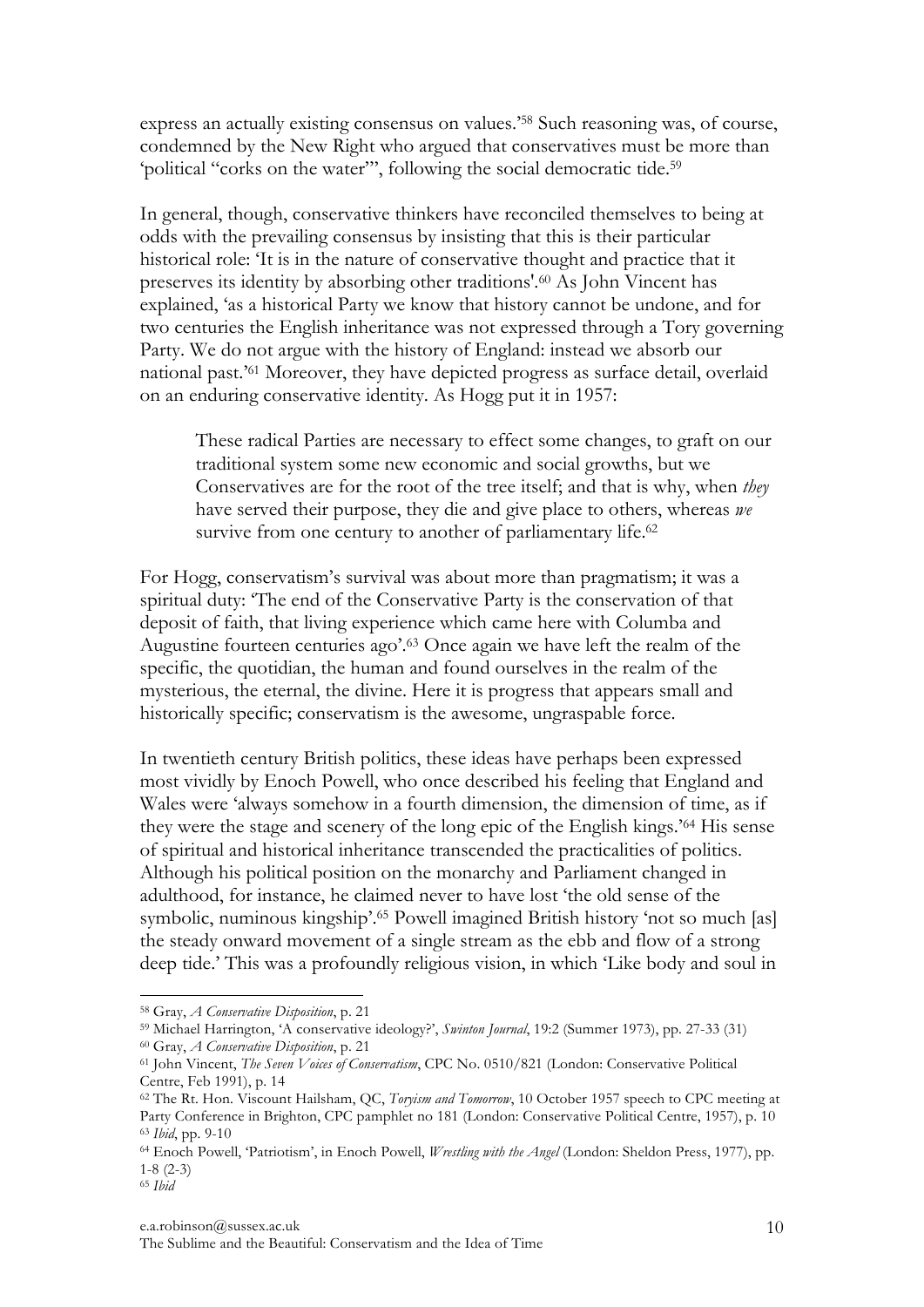a human individual, the temporal and the spiritual, the secular and the ecclesiastical, are so twined together in religion that first one, then the other, seems to predominate in turn, because neither can exist without the other.<sup>'66</sup>

## **The primaeval contract**

Powell's description of the power of time resonates very strongly with Burkean ideas of the sublime. It is clearly in the realm of that which we admire and submit to, rather than that which we love because it submits to us:

The mode in which modern man conceives immortality must come to terms with what he knows, and cannot un-know, about the dimension of time. […] Time is a manner of apprehending reality from which he has no means of escape and with which he has no means of dispensing; but he knows also that it is part of the description of himself. […]

[...] This mortal life is also the life immortal. It is not like some grotesquely diminutive antechamber to an infinitely vast hall, but is endowed - by what the man thinks, says and does, with proportions and importance which we unsatisfactorily attempt to state in terms of time.<sup>67</sup>

Most significantly, Powell elevated the particularity of the present historical moment to a sacred inheritance. He also linked this to the denial of teleological narratives of progress:

The question therefore "where do we go from here?" is exactly and precisely the wrong question. We do not go from here, we *are* here; and the unique and solemn irrevocability of what we here are and do is asserted by mankind, as it has been since his emergence, by the conviction of immortality. <sup>68</sup>

But, although 'we are here', the conservative must also reckon with those who have been here before. It is possible to approach Burke's partnership 'between those who are living, those who are dead, and those who are to be born'69 through the lens of the ordinary. G.K. Chesterton, for instance, described tradition as 'an extension of the franchise […] to the most obscure of all classes, our ancestors.' He justified this position with the commonsense observation that 'Democracy tells us not to neglect a good man's opinion, even if he is our groom; tradition asks us not to neglect a good man's opinion, even if he is our father'.70 Similarly, Roger Scruton attempted to ground the inter-generational contract is the concrete, by relating it to the conservative's inability 'to appeal to a utopian future, or to any future that is not, as it were, already contained in the present and the past', and which ties him to 'conceptions which are both directly applicable to things as they are and at the same time indicative of a great motivating force in men.'71

 

<sup>66</sup> Enoch Powell, 'God Save the Queen' in Powell, *Wrestling with the Angel*, pp. 74-82 (75-76)

<sup>67</sup> Enoch Powell, 'Where do we go from here?' in Powell, *Wrestling with the Angel*, pp. 65-70 (69-70) <sup>68</sup> *Ibid*, p. 70

<sup>69</sup> Burke, *Reflections*, p. 85

<sup>70</sup> G.K. Chesterton, *Orthodoxy*, in Scruton, *Conservative Texts*, p. 61

<sup>71</sup> Roger Scruton, *The Meaning of Conservatism*, in Scruton, *Conservative Texts*, p. 266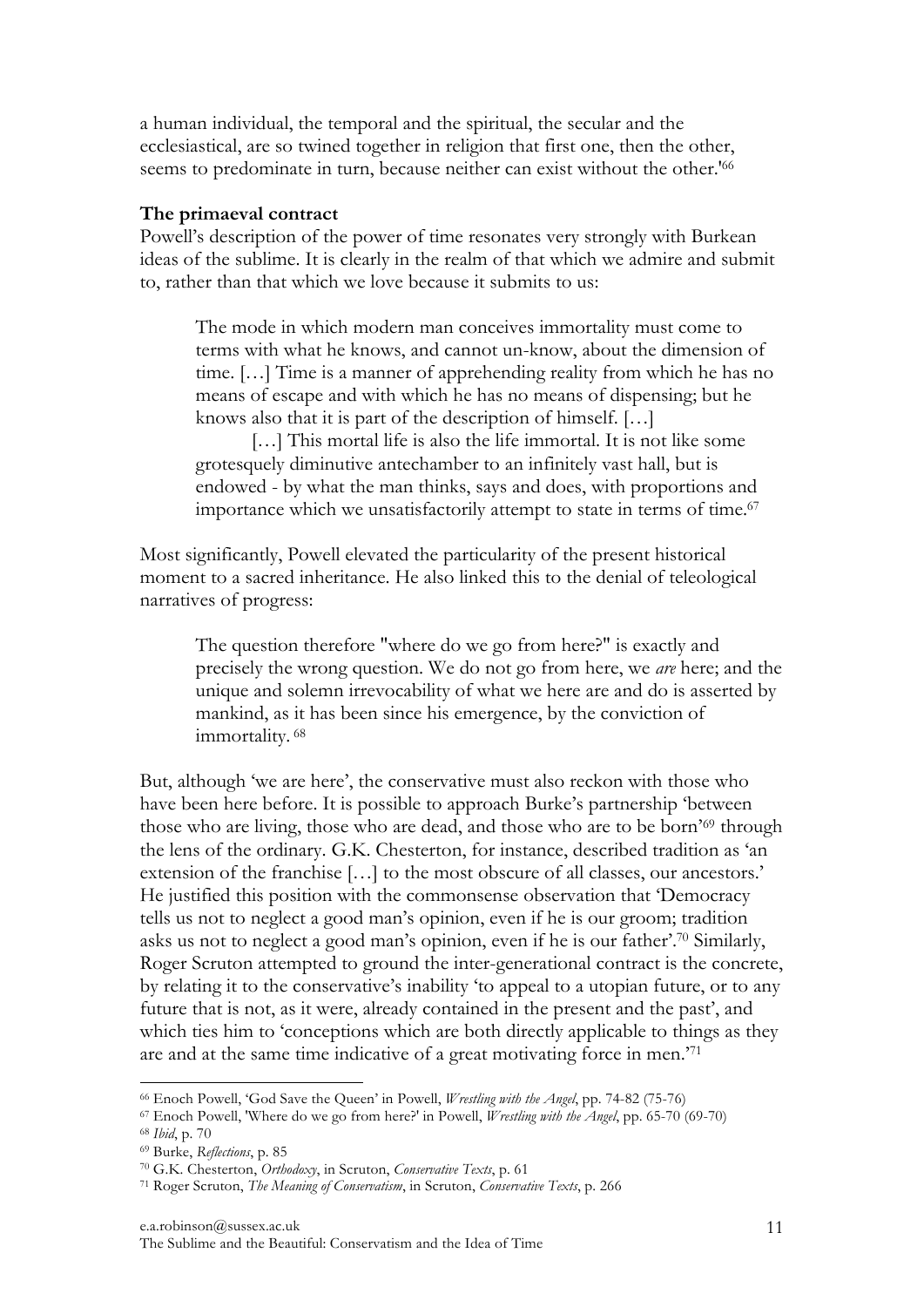Tradition, then, is a means of learning from past experience – we adopt only those aspects which 'have the weight of a *successful* history'.72 As David Melding also explains 'History contains good and bad models. […] British history is littered with obsolete practices that once held great sway. […] Man has to use his rational judgment to discern what is good and bad in history.' 73

However, such instrumental reasoning is explicitly rejected by consevatives like John Casey, who argued that 'the utilitarian criterion, posing as it does as a criterion of rationality' drives conservatives 'into illogicalities or insincerities.' According to Casey, conservatives who justify their attachment to institutions on the basis of rational judgements, such as the House of Lords' ability to scrutinise legislation, are guilty of an ill-conceived 'attempt to depoliticise conservative attitudes [which] has made the conservative attitude intellectually unavailable.' In place of 'a merely aesthetic, or nostalgic or whimsical attachment', he insisted instead on an attitude of '*pietas*'. The conservative must regard the institutions of state 'as having a claim upon him, as deserving allegiance, as having authority.'74 In short, Casey was refusing to allow the constitution to be reduced to the realm of the beautiful, to that which we love because we can bend it to our will. Instead, he maintained, its very nature was to be unfathomable, obscure, *sublime*. To return to Burke:

Each contract of each particular state is but a clause in the great primæval contract of eternal society, linking the lower with the higher natures, connecting the visible and invisible world, according to a fixed compact sanctioned by the inviolable oath which holds all physical and all moral natures, each in their appointed place.75

#### **The historical sublime**

Chesteron's 'democracy of the dead', Powell's 'fourth dimension' and Burke's 'primeval contract' all involve a sense that past and present co-exist; that the latter must live in and through the former. T.S. Eliot evoked a similar idea with his description of the 'historical sense', which 'involves a perception, not only of the pastness of the past, but of its presence'. It is 'a sense of the timeless as well as of the temporal and of the timeless and of the temporal together.' Although Eliot was addressing himself to writers, whom he entreated to write with 'a feeling that the whole of the literature of Europe from Homer […] has a simultaneous existence and composes a simultaneous order',<sup>76</sup> his words also articulate an important element of the conservative disposition. On these grounds, they were included in Scruton's collection of *Conservative Texts*, with the note that they

 

<sup>72</sup> *Ibid*, p. 281. Original emphasis

<sup>73</sup> David Melding, *Edmund Burke and the Foundation of Modern Conservatism* (London: Conservative Political Centre, 1991), p. 8

<sup>74</sup> John Casey, 'Tradition and Authority' in Maurice Cowling (ed) *Conservative Essays* (London: Cassell, 1978), pp. 82-100 (85-6)

<sup>75</sup> Burke, *Reflections*, p. 85

<sup>76</sup> T.S. Eliot 'Tradition and the Individual Talent', in Scruton, *Conservative Texts*, p. 87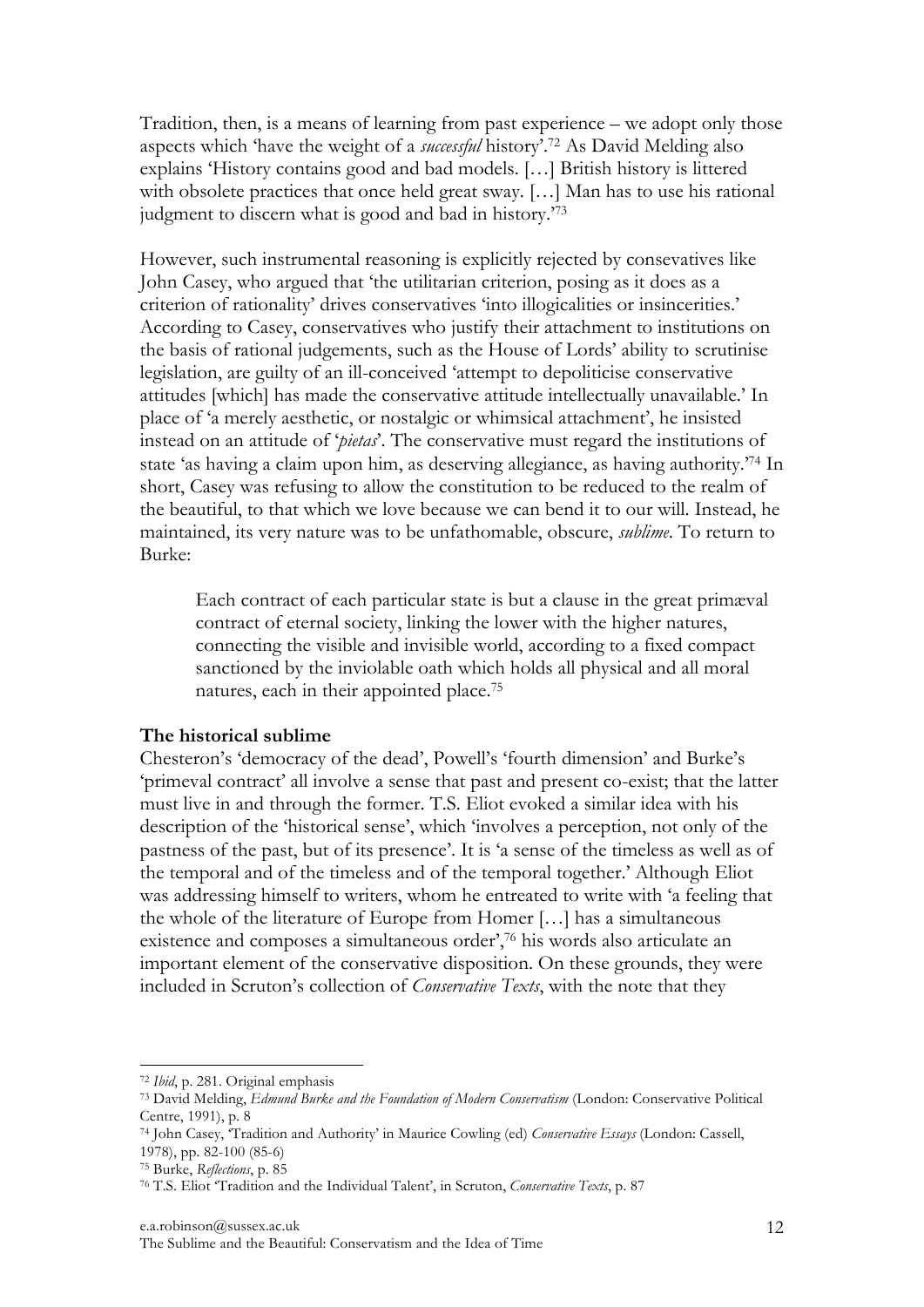represent 'one of the most sustained and serious defences in the literature, of the view that individual freedom and traditional order are conjoined.'77

We are back at the Burkean sublime, with its combination of individual striving for transcendence mediated by the authority of the community (both living and dead). The connection to Burke becomes even stronger when we note Eliot's claim that tradition 'cannot be inherited, and if you want it you must obtain it by great labour' and that the poet labouring under the 'historical sense' must undertake 'a constant surrender of himself as he is at that moment to something which is more valuable'.78 Indeed, Eliot explicitly associates this process with the sublime, distinguishing between a 'semi-ethical criterion of "sublimity"' based on 'the "greatness," the intensity, of the emotions' and his own emphasis on 'the intensity of the artistic process, the pressure, so to speak, under which the fusion takes place.'79

For Burke, 'the ideas of eternity, and infinity, are among the most affecting we have', indeed, 'hardly anything can strike the mind with greatness, which does not make some sort of approach towards infinity'.80 When contemplating time we are necessarily faced with the prospect of our own death but at one remove - 'out of any immediate hazard' - which is, for Burke, the very essence of the sublime.<sup>81</sup> The other route to this feeling is sympathy with the pain of others and, as Adam Smith explains in the *Theory of Moral Sentiments*, there is no greater cause of this sympathy than death:

The tribute of our fellow-feeling seems doubly due to them now, when they are in danger of being forgot by every body; and, by the vain honours which we pay to their memory, we endeavour, for our own misery, artificially to keep alive our melancholy remembrance of their misfortune.82

Smith argued that our sympathy with the dead is the source of 'one of the most important principles in human nature, the dread of death'.83 Smith's sympathy for the dead arises from 'our consciousness of that change' they have undergone, and 'our joining to that change' through lodging 'our own living souls in their inanimated bodies, and thence conceiving what would be our emotions in this  $case$ , 84

It is the profound distance between the dead and the living with which we sympathise; this is also what gives the 'historical sense' its intensity. The idea of broaching the distance between past and present has been a recurring trope in

 77 Roger Scruton, *Conservative Texts*, p. 85

<sup>78</sup> T.S. Eliot 'Tradition and the Individual Talent', in Scruton, *Conservative Texts*, pp. 86; 89

<sup>79</sup> *Ibid*, p. 90

<sup>80</sup> Burke, *Enquiry*, p. 62; 63

<sup>81</sup> *Ibid*, p. 48

<sup>82</sup> Adam Smith, *The Theory of Moral Sentiments*. ed Raphael, D. D. and Macfie, A. L. (Oxford: Clarendon Press, 1991 [1976]), p. 13

<sup>83</sup> *Ibid* <sup>84</sup> *Ibid*

e.a.robinson@sussex.ac.uk

The Sublime and the Beautiful: Conservatism and the Idea of Time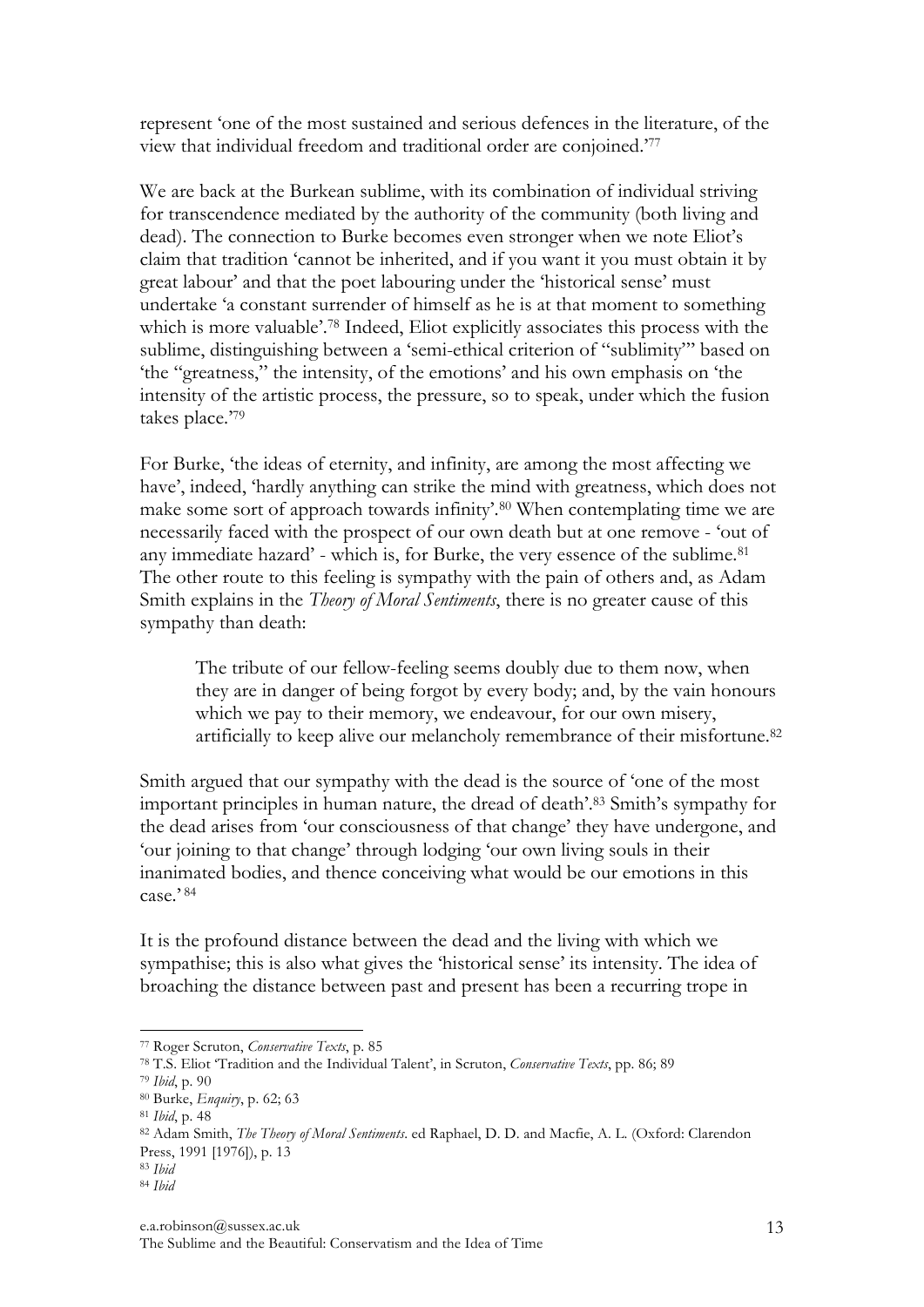Western thought.85 We might think, for instance, of Gustave Flaubert's 'frisson historique' – a kind of ghostly *deja vu* – or of Johann Huizinga's 'historical sensation', when an historian feels themselves to be momentarily in direct contact with the dead. <sup>86</sup> The philosopher of history, Frank Ankersmit, has recently drawn on the latter to explain what he calls the 'sublime historical experience', described as 'the experience of a past breaking away from the present' with the associated 'awareness of irreparably having lost a previous world forever.' Ankersmit suggests that therefore 'the best (and most revolutionary) historian will naturally be the *conservative* historian'.87

This awareness of the inevitable and continual loss of the past is what underpins the melancholic aspect of the conservative disposition. It has been immortalized in the character of Don Fabrizio Corbera in Giuseppe Tomasi di Lampedusa's 1958 novel *The Leopard* (*Il Gattopardo*). It is no accident that Don Fabrizio finds comfort in astronomy. In the contemplation of infinity he finds a continuity that transcends the social and political 'progress' that threatens his way of life. <sup>88</sup> Burke associates melancholia with beauty (it is the removal of pleasure, not the cessation of pain) and tells us that this state of languorous 'gloomy' relaxation can best be surmounted by sublime labour. This is how we should understand Don Fabrizio's pursuits; as Burke reminds us, 'Infinity has a tendency to fill the mind with that delightful horror, which is the most genuine effect, and truest test of the sublime.'89

# **Conclusion**

In his *Enquiry* Burke made clear that the beautiful and the sublime 'stand on foundations so different' that they cannot be reconciled 'without considerably lessening the effect of the one or the other upon the passions'. <sup>90</sup> Yet, as we have seen, recent scholarship on Burke has emphasised the extent to which his later political writings did see a role for the combination of these two qualities. In a civilised society, the (sublime) power of the state must be clothed in the (beautiful) draperies of the constitution. The corollary of this is that the (beautiful) amiable virtues of society should be underpinned by (sublime) reverence and respect for the state. Only this can prevent their degeneration into dangerous relaxation.

These concerns can be traced in the writings of modern British Conservatives. For instance, in a 1999 pamphlet Robert Cranbourne explained, ''We clothe our organisations with a dignity that is designed to provoke a deep emotional response', noting that 'the Remembrance Day ceremonial still has the power to move us nearly sixty years after the end of the Second World War.' However, he went on, ceremony must be based on real power, otherwise it becomes absurd,

<sup>85</sup> Jürgen Pieters, *Speaking with the Dead: Explorations in Literature and History* (Edinburgh: Edinburgh University Press, 2005)

<sup>86</sup> *Ibid*, pp. 89; 59-60

<sup>87</sup> F. R. Ankersmit, *Sublime Historical Experience* (Stanford: Stanford University Press, 2005), pp. 265; 141-2. Original emphasis

<sup>88</sup> Giuseppe Tomasi di Lampedusa, *The Leopard* (London: Collins and Harvill Press 1961)

<sup>89</sup> Burke, *Enquiry*, p. 73 90 *Ibid*, p. 113